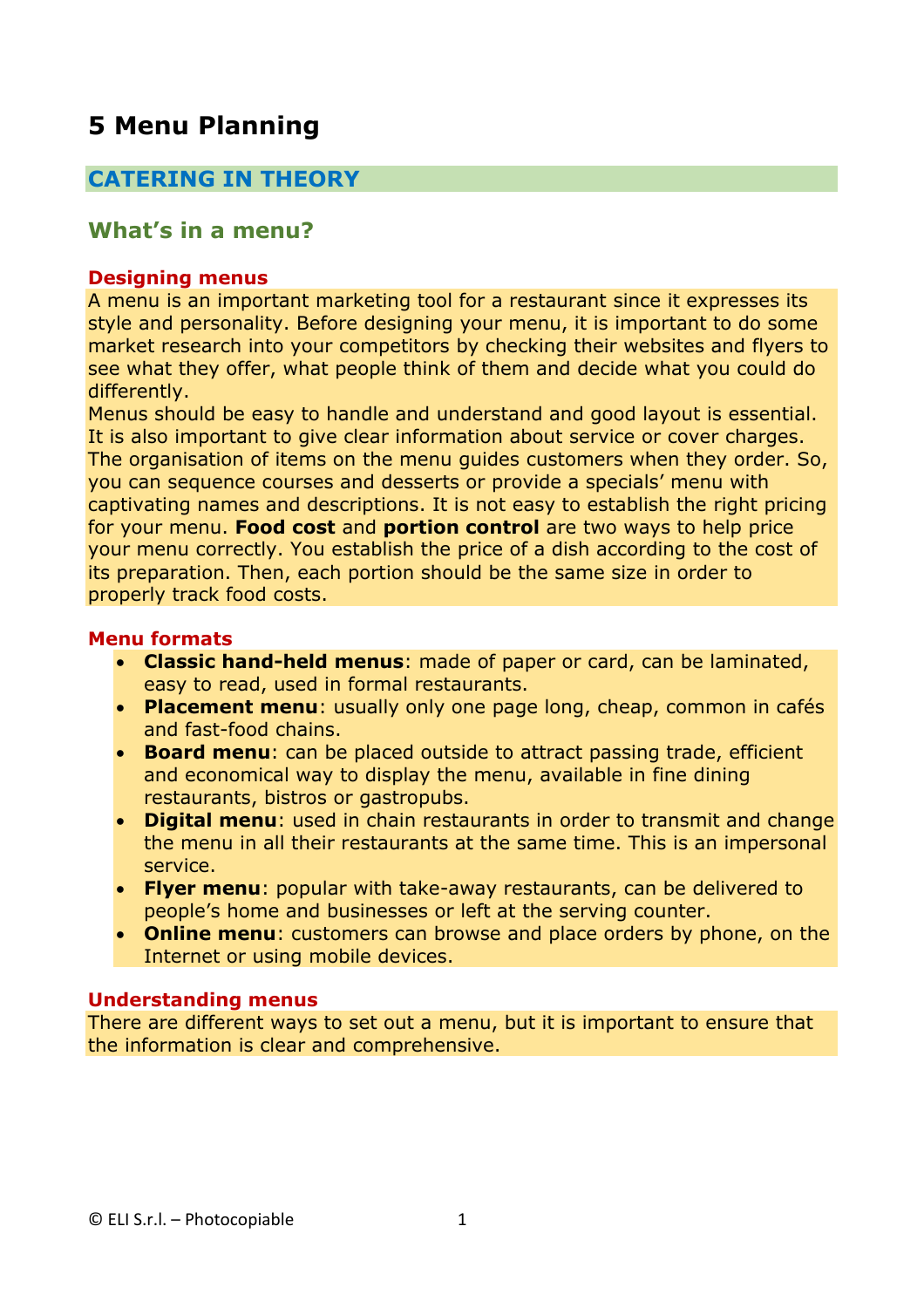## **Special menus**

### **Breakfast, lunch and dinner menus**

- **Breakfast** in the UK is more substantial than in many other European countries: cereal with milk or yoghurt, toast and jam or marmalade and sometimes eggs served with tea, coffee or fruit juice. The traditional full English fried breakfast is usually eaten at weekends and can be known as **brunch**, a combination of breakfast and lunch. In Italy "prima colazione" is a quick and easy meal. It consists of coffee with milk or espresso, bread rolls, biscuits, croissants or brioche and maybe some fruit, yoghurt and cereal.
- **Lunch** in the UK is generally a light, informal and often packaged meal (sandwiches, salads or soups) as people do not go home from school or work. The only exception is Sunday lunch, consisting of roast meat and potatoes, fresh vegetables, gravy and dessert. In Italy "pranzo" is still the most important meal of the day, consisting of a first course of pasta or rice, followed by a second course of meat or fish with vegetables and followed by fruit or dessert. Some people in the UK still have the very English **teatime** between four and five in the afternoon while in Italy many children enjoy "merenda" between lunch and dinner.
- **Dinner** is the most important meal in the UK, which people eat after work from about 6 p.m. onwards. It consists of meat or fish and vegetables, followed by fruit or dessert. In Italy people eat a lighter meal in the evening than at lunch time, maybe soup, salads or cold cuts.

#### **English breakfast menus**

The **British breakfast**, known as the "Full English" has many regional variations. In **Wales**, you might eat cockles and laver bread (seaweed and oats) or sea trout served with eggs.

In **Northern Ireland**, the breakfast is known as the **Ulster Fry** and includes soda bread and potato bread. In **Scotland**, you might get tattie scones (potato scones), kippers (smoked herring) or porridge made with salt and water.

#### **Afternoon tea menus**

The tradition of afternoon tea dates back to the early 19th century when Anna Russell, the 7th Duchess of Bedford, complained about a "sinking feeling" during the late afternoon. At the time people only ate two meals a day, breakfast and dinner. The solution was a pot of tea and a light snack brought to the Duchess during the afternoon.

### **Kids' menus**

Kids' meals are becoming more creative, fresher, healthier and more seasonal. With an increase in child-friendly restaurants, there is also an increase in noise and chaos. Solutions include providing a children's play area, having designated family nights or times or a menu which provides children with activities such as colouring games, puzzles and cartoons to keep them occupied.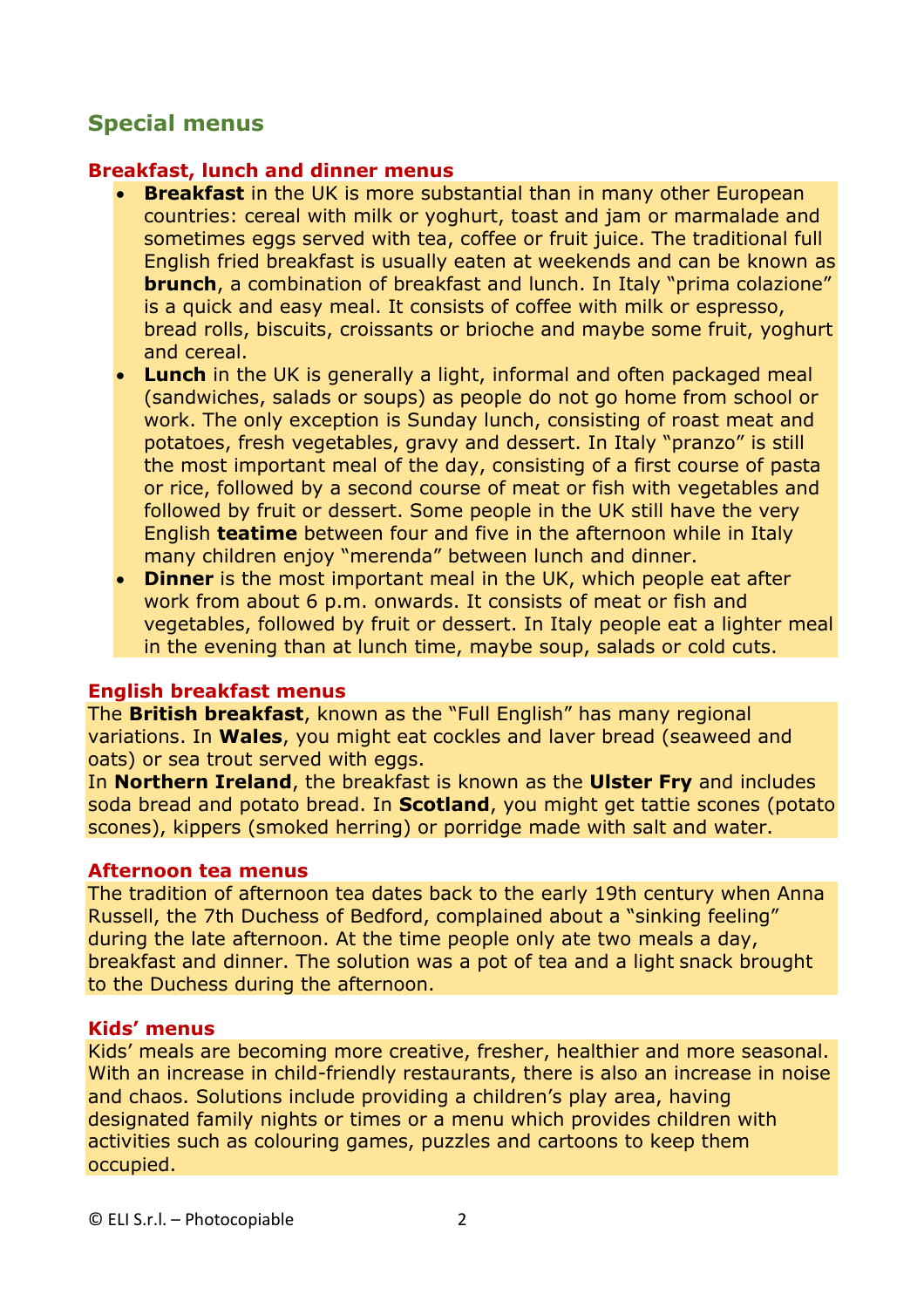#### **Dessert menus**

The most popular desserts are: chocolate tarts, mousses and brownies, ice cream, sorbets and parfaits, cream or custard desserts such as crème brûlée and panna cotta, meringue-based desserts such as Pavlova, cheesecakes, fruit tarts and puddings.

It is important to use seasonal ingredients and to make a classic dessert more interesting, by adding unusual tasting granite, herbs and spices, caramelised fruit or nutty crusts. Modern kitchen aids, such as **pacojet**, can increase the range of desserts available on a menu even if you shouldn't have too many desserts on your menu which should offer the following options: hot and cold, fruit and chocolate, pastry, custard and iced dessert.

### **Sweet recipes and wines**

There are some famous non-European sweet wines which make a perfect match with many desserts. **South African** wines and sweet wines are valued all over the world. Unfortified sweet wines include varieties of **Chenin Blanc** and **Riesling**, as well as a late-harvest **Muscat**. Fortified wines include sherrystyle wines like **Jerepigo** and **Muscadel** and a range of port-style wines known as **Cape Port** such as Cape Ruby, Cape Tawny and Cape White. There are also several **Cap Classique**.

Sweet wines in **California** are of high quality and come in a wide variety. Lateharvest unfortified wines include aromatic wines such as **Riesling**,

**Gewürztraminer**, **Sauvignon Blanc** and **Semillon**.

Fortified wines include **Quady's Essencia** (Muscat grape) and port-style wines known as **Port from California**, like Zinfadel Port and Petite Syrah Port. Popular amongst its many sweet sparkling wines are **Crémant Demi-Sec North Coast** and **Ballatore Moscato Rosé**.

## **Cheese menus**

Americans tend to serve cheese as a starter, the French serve it before dessert while in the UK it is the last thing you eat in a meal. Cheese should be served at room temperature. How you present cheese is also important. You can serve it on a small wooden cutting board, piece of marble or a plate. Good accompaniments to cheese include natural ingredients such as fruit, nuts, dried berries, herbs, olives and pickled vegetables. Cheese goes well with almost any drink from beer to cocktails to full-bodied ports to heady champagnes.

|                    | <b>Banquet</b>            | <b>Wedding reception</b>       |
|--------------------|---------------------------|--------------------------------|
| <b>Reason held</b> | for an important occasion | for a wedding                  |
| <b>Venue</b>       | palaces, castles, stately | hotels, restaurants, private   |
|                    | homes, open air venues    | villas, gardens, community     |
|                    |                           | halls                          |
| <b>Menu</b>        | starters, main courses,   | appetizers, aperitifs, finger  |
|                    | side dishes, desserts,    | food, champagne, non-          |
|                    | wines, champagne,         | alcoholic cocktails, starters, |
|                    | liqueurs                  | main course with side dishes,  |

## **Banqueting and special events menus**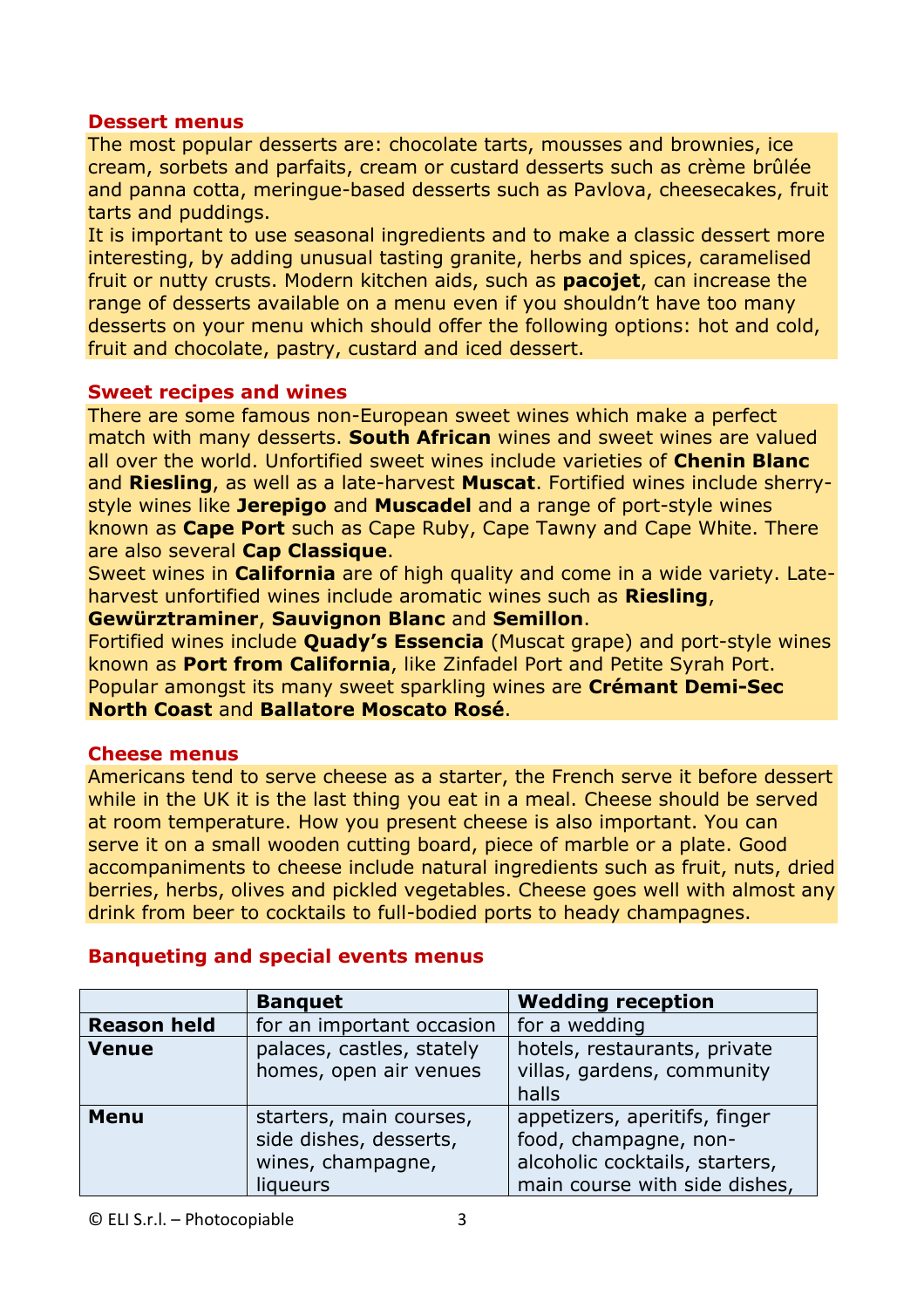|                      |                       | dessert, wine                                                                                                 |
|----------------------|-----------------------|---------------------------------------------------------------------------------------------------------------|
| <b>Service</b>       | formal waiter service | self-service buffet or waiter<br>service for aperitifs, sit-down<br>meal for a more formal<br>ceremony        |
| <b>Entertainment</b> | speeches and toasts   | formal toasts, wedding cake,<br>wedding photos, sometimes<br>evening reception with a<br>deejay or live music |

## **Religious menus**

Many people require special menus because of their religion.

| <b>Type of menu</b>                                                                           | <b>Ingredients to avoid</b>                                                                                                                                                                       | <b>Ingredients to</b><br>include                                                                                                                                                  |
|-----------------------------------------------------------------------------------------------|---------------------------------------------------------------------------------------------------------------------------------------------------------------------------------------------------|-----------------------------------------------------------------------------------------------------------------------------------------------------------------------------------|
| Hindu                                                                                         | meat, above all beef, fish and<br>products derived from animals                                                                                                                                   | fruit, vegetables, grains,<br>pulses, spices                                                                                                                                      |
| <b>Buddhist</b>                                                                               | some Buddhists are vegetarian<br>and do not even eat root<br>vegetables or strong flavoured<br>foods. Some of them also avoid<br>alcohol                                                          | fish and meat, most<br>vegetables, fruit, grains<br>and pulses, seitan, tofu<br>and tempeh                                                                                        |
| Halal (prepared<br>according to<br>Muslim law)                                                | any foods derived from pork,<br>alcohol                                                                                                                                                           | dairy products, fish,<br>fruit, vegetables, nuts,<br>pulses, cereals, any<br>meats (apart from pork)<br>as long as it is killed<br>according to the halal<br>slaughtering process |
| Kosher<br>(prepared<br>according to<br>Jewish law)                                            | dairy and meat products should<br>not be mixed; pork, shellfish or<br>animals slaughtered in a non-<br>kosher way, pork                                                                           | fish, fruit, vegetables,<br>grains, pulses, eggs,<br>kosher meats                                                                                                                 |
| Sikh (Sikh<br>religion was<br>founded in the<br>Punjab area<br>between India<br>and Pakistan) | Kosher or halal meat                                                                                                                                                                              | spicy dishes made of<br>vegetables, pulses or<br>meat cooked in ghee<br>(clarified butter) and<br>served with yoghurt,<br>flatbreads and rice                                     |
| Christian                                                                                     | meat or sweet foods during Lent,<br>meat on Fridays for Orthodox<br>Christians and strict Roman<br>Catholics; alcohol or caffeine<br>altogether for some protestant<br>and evangelical Christians | almost any ingredients                                                                                                                                                            |